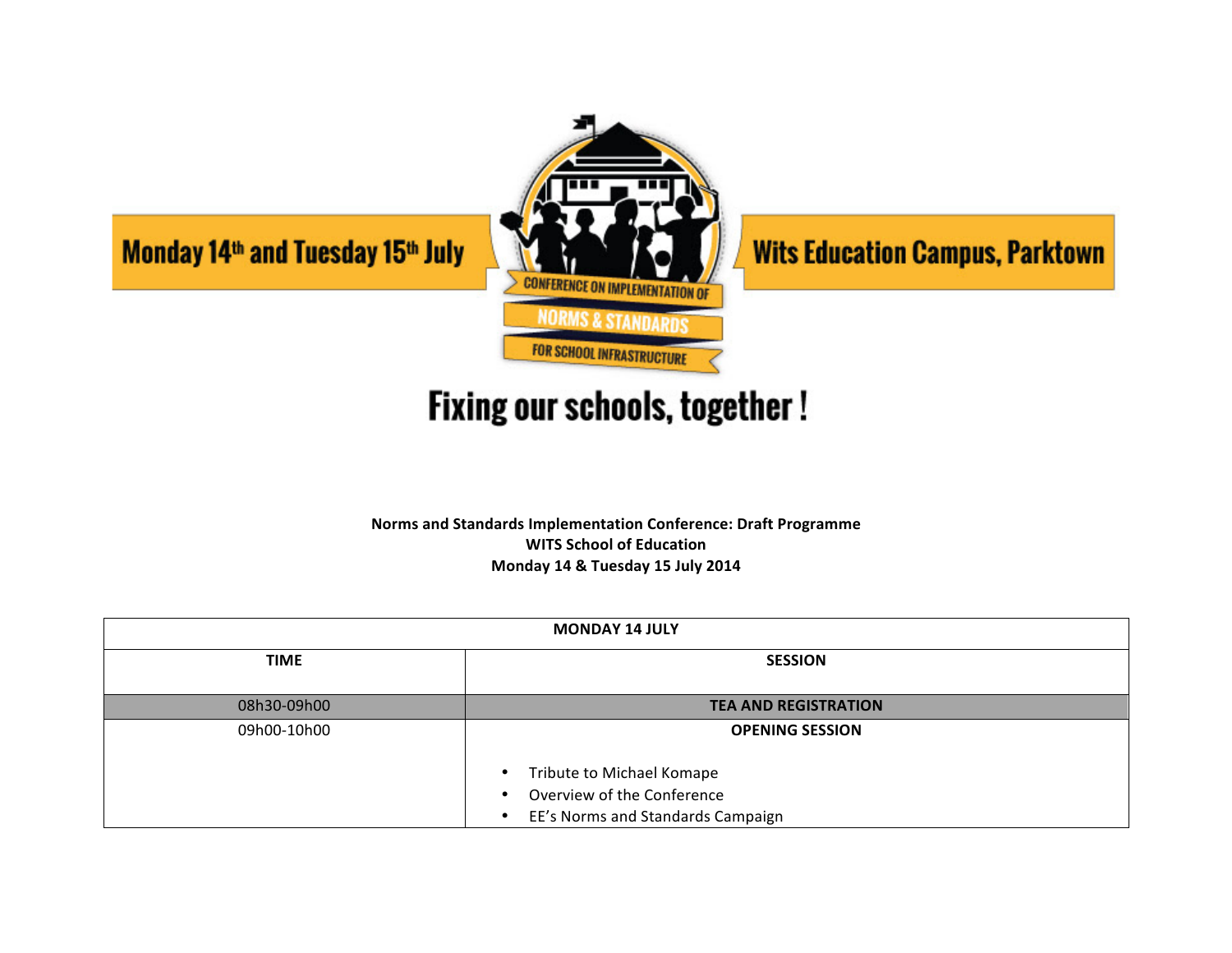| 10h00-11h30 | <b>SESSION ONE</b>                                                                                                                                                                                                                                                                                                             |
|-------------|--------------------------------------------------------------------------------------------------------------------------------------------------------------------------------------------------------------------------------------------------------------------------------------------------------------------------------|
|             | Background into the state of school infrastructure in South Africa<br>What do the Norms and Standards Regulations mean? A critical analysis of the<br>content                                                                                                                                                                  |
| 11h30-11h45 | <b>TEA</b>                                                                                                                                                                                                                                                                                                                     |
| 11h45-13h00 | <b>SESSION TWO</b><br>Reviewing the eradication of mud schools in the Eastern Cape and provision of                                                                                                                                                                                                                            |
|             | sanitation in Limpopo through the Accelerated School Infrastructure Delivery<br>Initiative (ASIDI)                                                                                                                                                                                                                             |
| 13h00-14h00 | <b>LUNCH</b>                                                                                                                                                                                                                                                                                                                   |
| 14h00-15h15 | <b>SESSION THREE</b>                                                                                                                                                                                                                                                                                                           |
|             | Community engagement and activism on infrastructure: practical steps taken and                                                                                                                                                                                                                                                 |
|             | challenges faced in getting improved school infrastructure                                                                                                                                                                                                                                                                     |
| 14h15-15h30 | <b>TEA</b>                                                                                                                                                                                                                                                                                                                     |
| 15h30-16h30 | <b>SESSION FOUR (BREAKAWAY GROUPS)</b><br>How does civil society ensure good implementation of the Norms and Standards?<br>How do we organize communities in monitoring the implementation of the Norms<br>and Standards? How do we involve teachers, learners and principals in the process?                                  |
|             | Building awareness on the Norms and Standards: The role of community media<br>Avenues for litigation and protest: what remedies exist in the event of non-<br>compliance?<br>Fighting vicitimisation and intimidation: what should be done to protect school<br>communities when reporting on inadequate school infrastructure |
| 16h30-17h15 | <b>SESSION FIVE</b><br>Recap of group discussions<br>$\bullet$                                                                                                                                                                                                                                                                 |
| 09h00-10h30 | <b>SESSION SIX</b><br>Rands and Cents: The allocation and utilisation of funds in the implementation of<br>$\bullet$                                                                                                                                                                                                           |